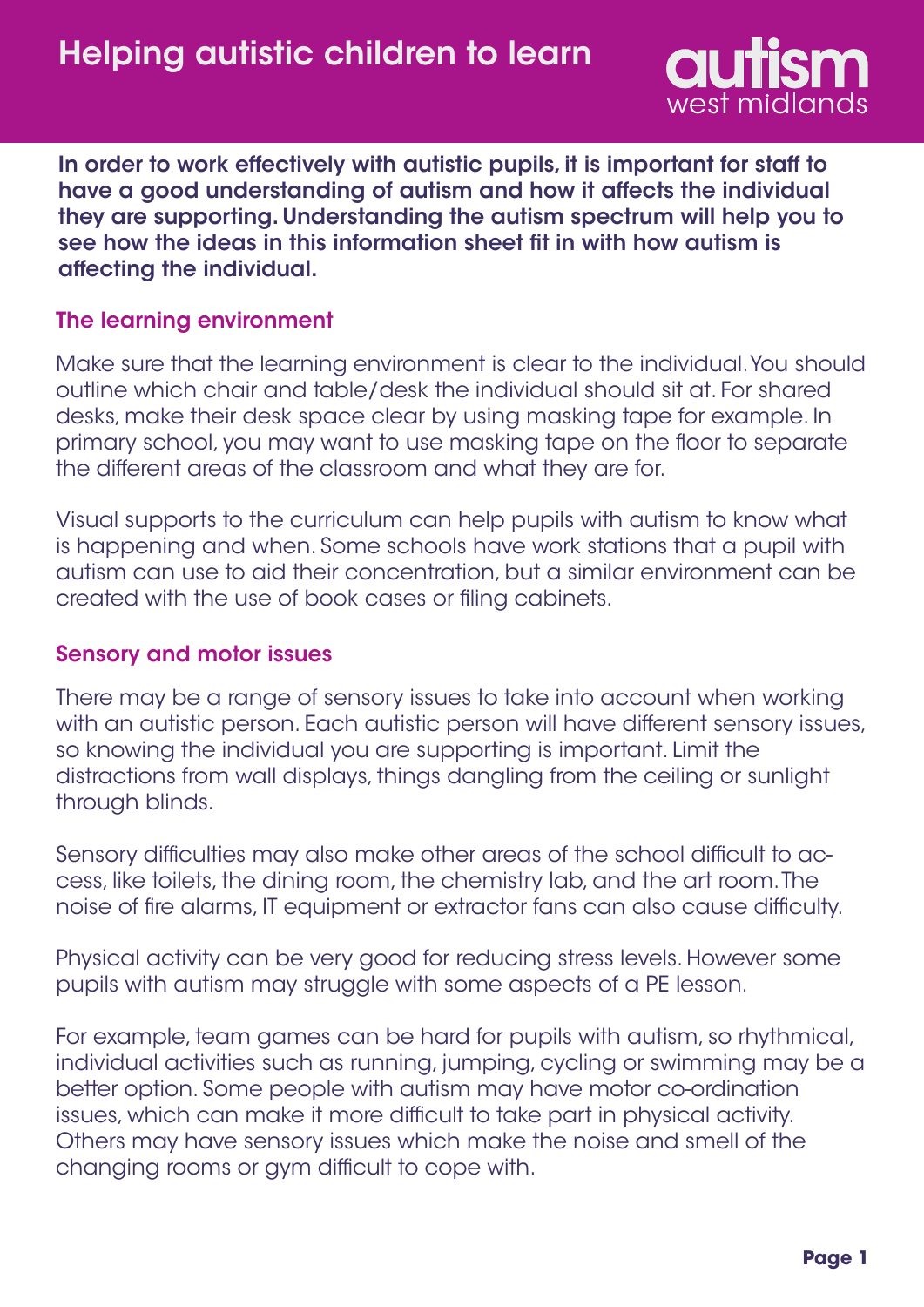

## **Communication**

Some autistic pupils may need longer to process instructions and other things that are said. Give them this additional time without repeating things, as this may cause confusion. Ensure that the pupil knows you are talking to them by saying their name at the beginning of the sentence.

In particular, when you are speaking to the whole class or a group that they are with, you may need to address them directly when giving instructions. Say their name and make it clear that the information you are about to give or the question you are asking is for them as well as the rest of the class.

Be clear and concise with your language. Try to make sure you say what you really mean, remembering that autistic people may take things literally. For example, if you say you will be with them in a minute they may expect you to be with them exactly 60 seconds later.

Some autistic people have special interests, which they may be very keen to talk about. This can sometimes become a dominating feature of the conversation. It is important for pupils with autism to be able to talk about their special interest. It is also important that they learn when not to talk about it. Having a set time or a set amount of time built into the structure of the school day may be helpful. Saying "At break time you can talk to me for five minutes about your special interest, but now you must get on with your maths work" may be a useful strategy that enables them both to learn in class, and to prevent misunderstanding with other pupils.

## Social interaction

Some autistic pupils find play hard to understand and difficult to join in with. They may need to be taught basic play skills and be supported to learn how to get involved in a game, what to do to be part of a game and how to end the game.

Within the class setting pupils may need clear guidelines on how to take turns, when to answer a question and when to let others answer. Working in groups can be difficult as it is a more social way of working. A buddy system can help with group work so that the individual has someone to guide them through the social interactions.